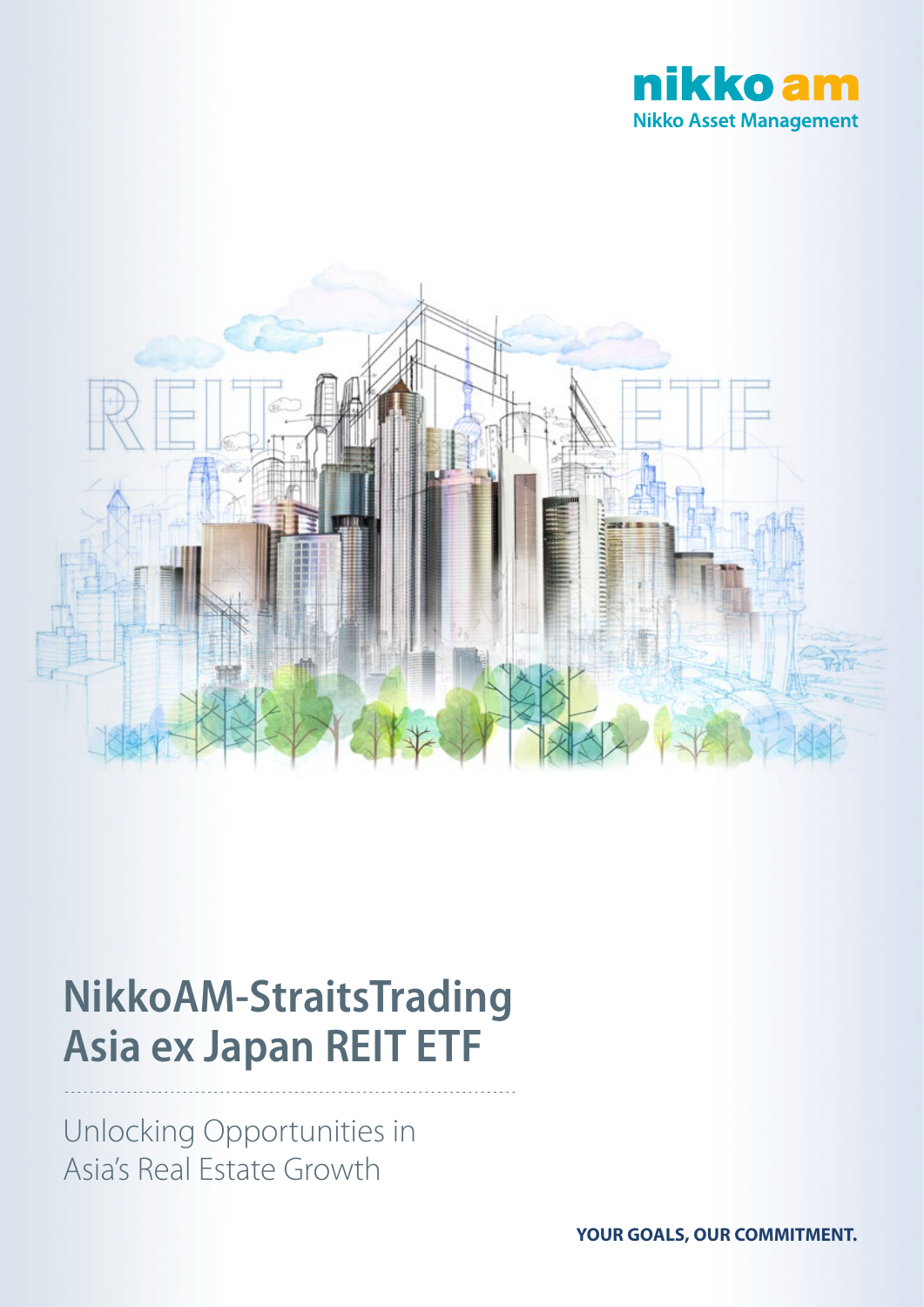# **Why invest in NikkoAM-StraitsTrading Asia ex Japan REIT ETF?**

**World's first Asia ex Japan REIT ETF** 

### **1** Regular Dividend Distribution **1**

\* Based on distribution per unit of REITs in the Index^ over the period 2011 – 2021.

#### Source: FTSE, 31 March 2021

^ Index refers to the FTSE EPRA Nareit Asia ex Japan REITs 10% Capped Index Distributions are not guaranteed. Past performances may not be indicative of future performances. Unit holders will not receive any dividends or other distributions directly from the REITs in which the Fund invests. .



### **2 Attractive Dividend Yield**

Asia ex Japan Real Estate Investment Trusts (REITs) offer some of the most attractive yields across the world.



Source: Bloomberg, as of 31 March 2021

Past performances may not be indicative of future performances.

**REITs Index vs Broad-Based Equity Index (from Jan 2010 to Mar 2021 - rebased to 100 as of Jan 2010)**

### **3 Attractive Returns**

Index has attractive return potential compared to a Broad-Based Equity Index.



Source: FTSE, Bloomberg, as of 31 March 2021 (in SGD terms) Past performance may not be indicative of future performance.

#### **4** Regional Diversification with Single Trade

Exposure to diverse properties such as financial hubs, tech hubs, hospitals, residential and industrial properties, malls and hotels, diversified geographically across Asia ex Japan.



Source: FTSE, as of 31 March 2021

### **5 Strategic Partnership with Straits Trading**

Leverage the expertise of Straits Trading:

- Diversified investment company with strategic real estate holdings
- Extensive experience in real estate management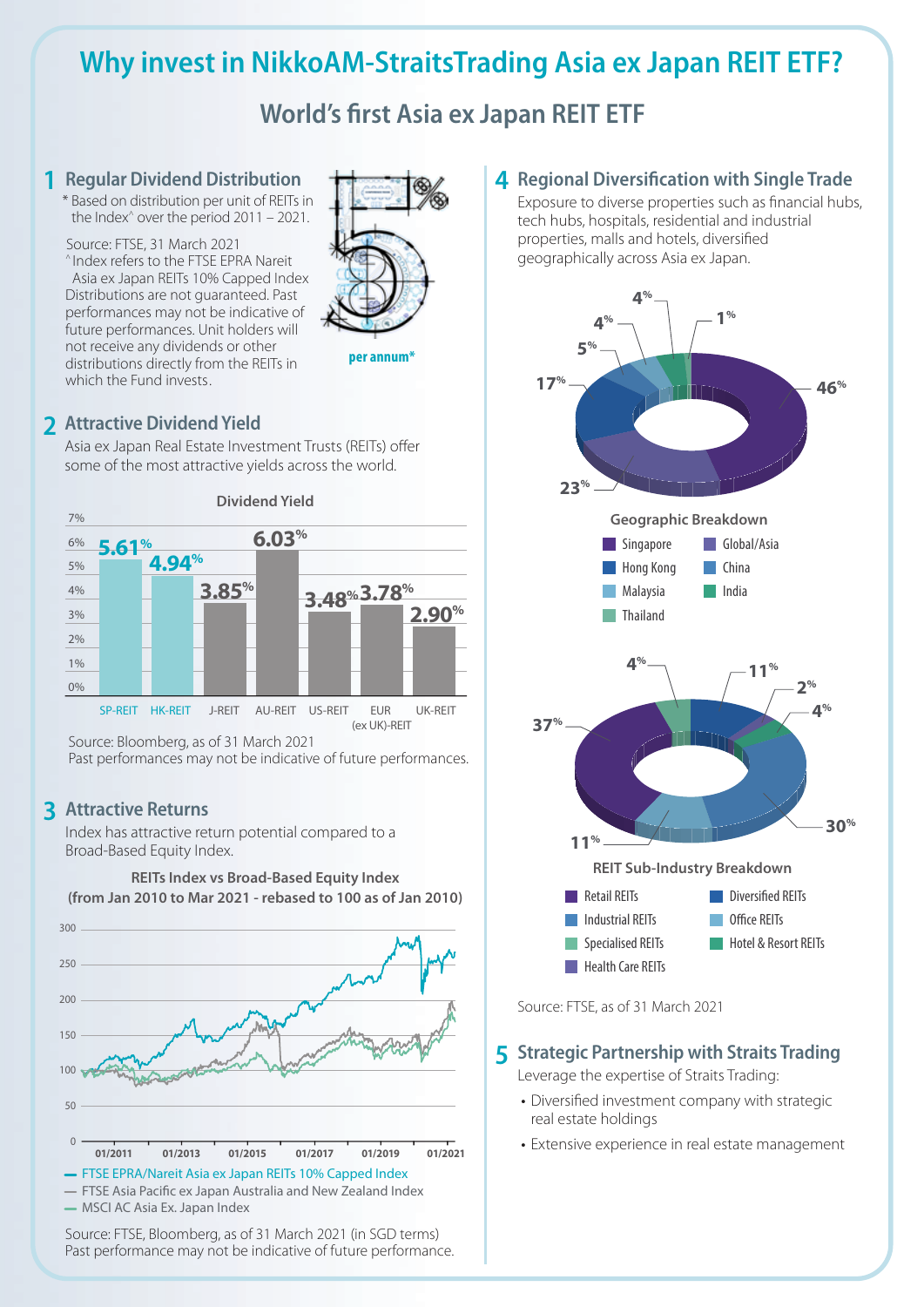# **Why Asia REITs?**

- One of the fastest growing asset classes
- Growth opportunities in Asia's urbanisation
	- **Growth of Asia REITs by**



Source: Bloomberg, Nikko AM, as of 31 March 2021

• High-quality regional REITs (especially SG & HK)

• Strong regulatory support

- Low investment sum to enjoy regular dividend distribution
- Robust economic fundamentals

#### **Market Capitalisation and Numbers Real GDP Growth Estimate (2021-2025)**



Source: IMF World Economic Outlook, as of 31 March 2021 Any forecast may not be indicative of future performances.

# **Advantages of REITs over physical real estate**

- Greater liquidity
- Exposure to diversified basket of properties
- Lower capital investment
- REITs distribute the majority of their taxable income to shareholders annually

#### **Common drawbacks of rental properties:**

- High investment quantum
- Low liquidity
- Maintenance costs
- Cost of vacancy
- Tenant issues

## **Why FTSE EPRA Nareit Asia ex Japan Net Total Return REIT Index?**

The FTSE EPRA Nareit Asia ex Japan Net Total Return REIT Index forms part of the FTSE EPRA Nareit Global Real Estate Index Series.

### **Benefits:**

- Transparent, rules-based methodology
- Exclusive partnership with leading REIT Trade associations:
	- EPRA: European Public Real Estate Association
	- Nareit: National Association of Real Estate Investment Trust
- Industry leader:
	- Index tracked by more than 26 ETFs with USD10 Billion in AUM
	- Real estate index with longest track record

Source: FTSE, June 2017

#### **About Nikko Asset Management**

With US\$284.4 billion\* under management, Nikko Asset Management is one of Asia's largest asset managers, providing high-conviction, active fund management across a range of equity, fixed income, multi-asset and alternative strategies. In addition, its complementary range of passive strategies covers more than 20 indices and includes some of Asia's largest exchange-traded funds (ETFs). Headquartered in Asia since 1959, the firm employs approximately 200<sup>\*\*</sup> investment professionals, representing approximately 30 nationalities across 11 countries. More than 400 banks, brokers, financial advisors and life insurance companies around the world distribute the company's products. The investment teams benefit from a unique global perspective complemented by the firm's historic Asian DNA, striving to deliver consistent excellence in performance. The firm also prides itself on its progressive, solution-driven approach, which has led to many innovative funds launched for its clients.

\* Consolidated assets under management and sub-advisory of Nikko Asset Management and its subsidiaries as of 31 December 2020. \*\* As of 31 December 2020, including employees of Nikko Asset Management and its subsidiaries.